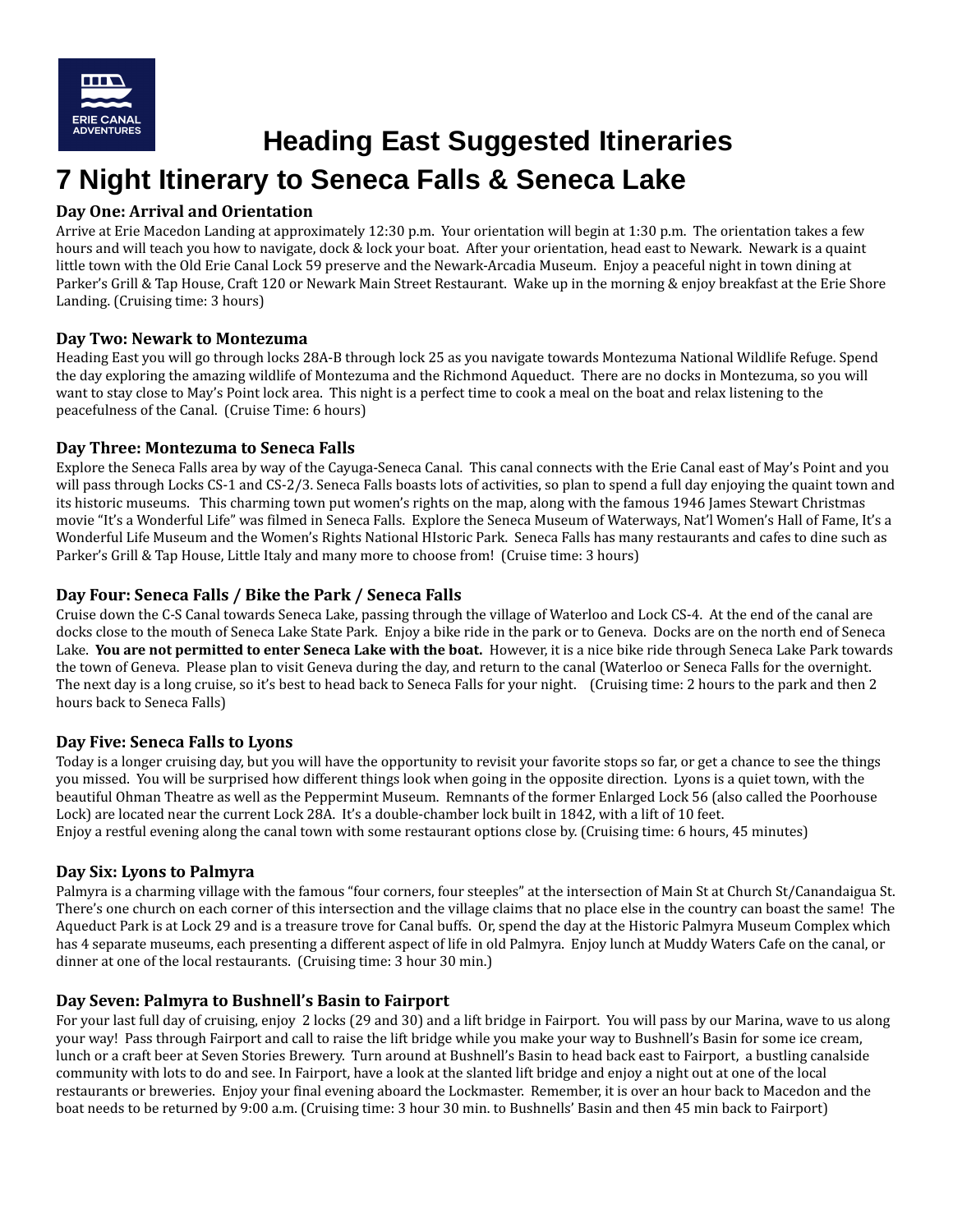

# **7 Night Itinerary Quaint Canal Towns & Seneca Falls**

# **Day One: Arrival and Orientation**

Arrive at Erie Macedon Landing at approximately 12:30 p.m. Your orientation will begin at 1:30 p.m. The orientation takes a few hours and ends at Lock 30 in Macedon. After your orientation, head west to Pittsford. Pittsford is the picture of Americana. Enjoy the shops and many restaurants in the busy little canal town. Label 7, Olives and Aladdin's are a few of our favorites. Canalside, one shop sells food to feed the ducks from your boat, there is a brewery next door, and just a short walk away Pittsford Dairy serves, arguably, the best ice-cream on the canal. (Cruise Time: 2 hour 30 min.)

# **Day Two: Pittsford to Palmyra**

Pass by the communities of Bushnell's Basin and Fairport (you will stay in Fairport on your last night). Pass by our Marina as you head East towards Palmyra, going through Lock 30. Palmyra is a charming village with the famous "four corners, four steeples" at the intersection of Main St at Church St/Canandaigua St. There's one church on each corner of this intersection and the village claims that no place else in the country can boast the same! The Aqueduct Park is at Lock 29 and is a treasure trove for Canal buffs. Or, spend the day at the Historic Palmyra Museum Complex which has 4 separate museums, each presenting a different aspect of life in old Palmyra. Enjoy lunch at Muddy Waters Cafe on the canal, or dinner at one of the local restaurants. (Cruise Time: 4 hours)

### **Day Three: Palmyra to Lyons**

On towards the locks! You will be a master of locking as you traverse through Locks 29, 28B, 28A and 27. Lyons is a quiet town, with the beautiful Ohman Theatre as well as the Peppermint Museum. Remnants of the former Enlarged Lock 56 (also called the Poorhouse Lock) are located near the current Lock 28A. It's a double-chamber lock built in 1842, with a lift of 10 feet. Enjoy a restful evening along the canal town with some restaurant options close by. (Cruise Time: 3 hours 30 min.)

### **Day Four: Lyons to Seneca Falls**

Continue east through Locks 26 and 25, and then turn right into the Cayuga-Seneca Canal system to head towards Seneca Falls. Seneca Falls boasts lots of activities, so plan to spend a full day enjoying the quaint town and its historic museums. This charming town put women's rights on the map, along with the famous 1946 James Stewart Christmas movie "It's a Wonderful Life" was filmed in Seneca Falls. The Seneca Museum of Waterways, National Women's Hall of Fame, It's a Wonderful Life Museum and the Women's Rights National HIstoric Park. Seneca Falls has many restaurants and cafes to dine such as Parker's Grill & Tap House, Little Italy and many more to choose from! (Cruise time: 6 hours 30 min.)

### **Day Five: Seneca Falls Exploration**

Take day 5 and explore Seneca Falls museums and culture. There is plenty to do in this quaint town to enjoy your day. If you feel like cruising, Waterloo is the next town down the Cayuga-Seneca Canal system and you can explore both towns in 1 day. We recommend staying at Seneca Falls overnight again, as it has more dining options. (Cruising time: 1 hour to Waterloo and then 1 hour back to Seneca Falls)

### **Day Six: Seneca Falls to Newark**

Spend today cruising back to the Erie Canal and heading west. Newark is a quaint little town with the Old Erie Canal Lock 59 preserve and the Newark-Arcadia Museum. Enjoy a peaceful night in town dining at Parker's Grill & Tap House, Craft 120 or Newark Main Street Restaurant. Wake up in the morning & enjoy breakfast at the Erie Shore Landing. (Cruising time: 9 hours)

### **Day Seven: Newark to Fairport**

For your last full day of cruising, glide right past our marina at Macedon and head to Fairport. Fairport is a bustling canalside community with lots to do and see. In Fairport, have a look at the slanted lift bridge and enjoy a night out at one of the local restaurants or breweries. Enjoy your final evening aboard the Lockmaster. Remember, it is over an hour back to Macedon and the boat needs to be returned by 9:00 a.m.(Cruising time: 4 hour 30 min.)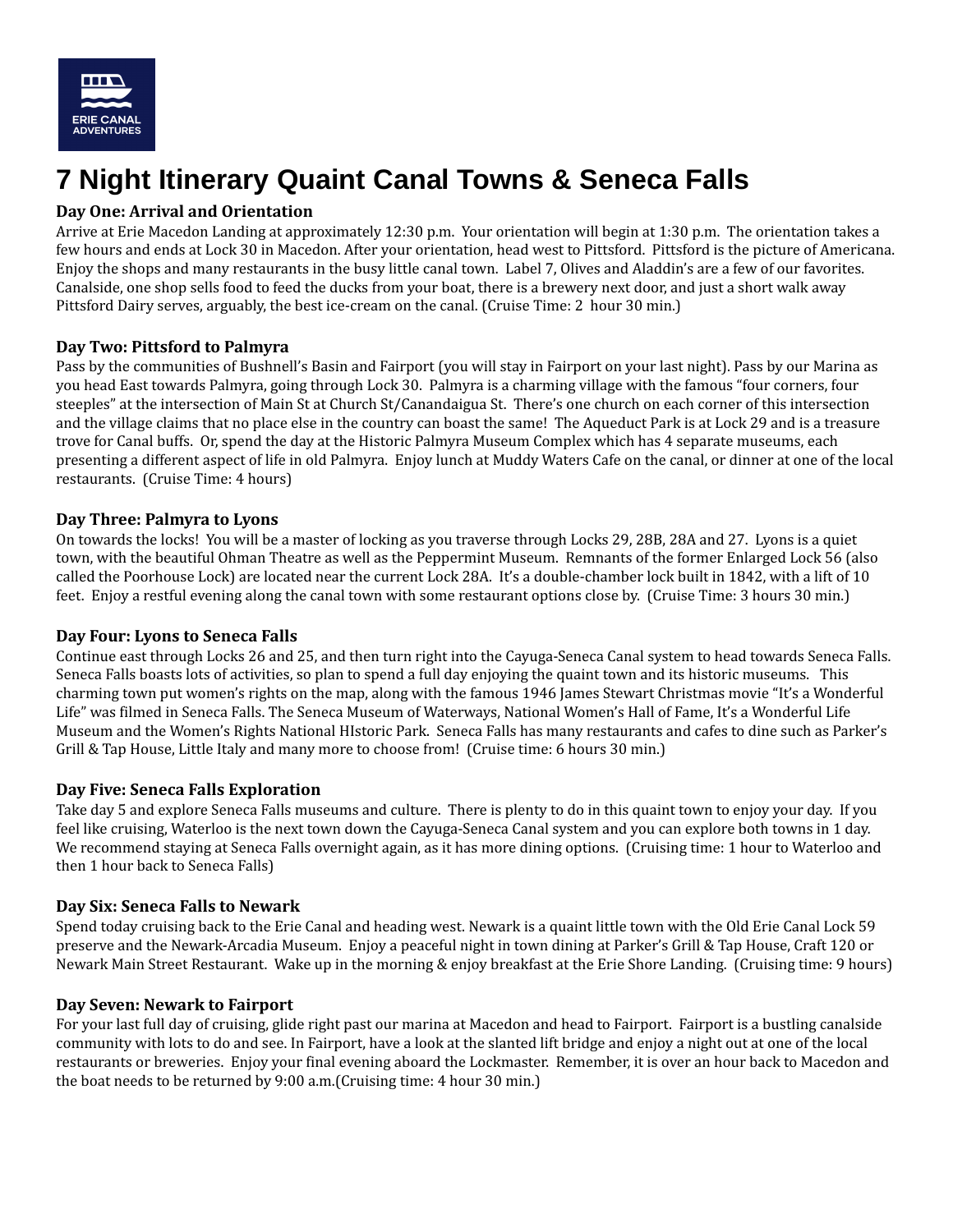

# **4 Night Itinerary to Seneca Falls (with 2 long cruise days)**

# **Day One: Arrival and Orientation**

Arrive at Erie Macedon Landing at approximately 12:30 p.m. Your orientation will begin at 1:30 p.m. The orientation takes a few hours and ends at Lock 30 in Macedon. After your orientation, head east to Newark. Newark is a quaint little town with the Old Erie Canal Lock 59 preserve and the Newark-Arcadia Museum. Enjoy a peaceful night in town dining at Parker's Grill & Tap House, Craft 120 or Newark Main Street Restaurant. Wake up in the morning & enjoy breakfast at the Erie Shore Landing. (Cruising time: 3 hours)

# **Day Two: Newark to Seneca Falls**

Continue east through Locks 28 through 25, and then turn right into the Cayuga-Seneca Canal system to head towards Seneca Falls. Seneca Falls boasts lots of activities, so plan to spend a full day enjoying the quaint town and its historic museums. This charming town put women's rights on the map, along with the famous 1946 James Stewart Christmas movie "It's a Wonderful Life" was filmed in Seneca Falls. The Seneca Museum of Waterways, National Women's Hall of Fame, It's a Wonderful Life Museum and the Women's Rights National Historic Park. Seneca Falls has many restaurants and cafes to dine such as Parker's Grill & Tap House, Little Italy and many more to choose from! (Cruise time: 9 hours)

# **Day Three: Seneca Falls to Lyons**

You will be a master of locking as you traverse back through C-S Locks and Erie Canal Locks 25 & 26. Lyons is a quiet town, with the beautiful Ohman Theatre as well as the Peppermint Museum. Remnants of the former Enlarged Lock 56 (also called the Poorhouse Lock) are located near the current Lock 28A. It's a double-chamber lock built in 1842, with a lift of 10 feet. Enjoy a restful evening along the canal town with some restaurant options close by. (Cruise Time: 6 hours 30 min.)

#### **Day Four: Lyons to Palmyra**

A bit easier day of cruising, with alot to enjoy in Palmyra. Palmyra is a charming village with the famous "four corners, four steeples" at the intersection of Main St at Church St/Canandaigua St. There's one church on each corner of this intersection and the village claims that no place else in the country can boast the same! The Aqueduct Park is at Lock 29 and is a treasure trove for Canal buffs. Or, spend the day at the Historic Palmyra Museum Complex which has 4 separate museums, each presenting a different aspect of life in old Palmyra. Enjoy lunch at Muddy Waters Cafe on the canal, or dinner at one of the local restaurants. Enjoy your final evening aboard the Lockmaster. Remember, it is over an hour and a half back to Macedon (and 2 locks) and the boat needs to be returned by 9:00 a.m.(Cruising time: 3 hour 30 min.)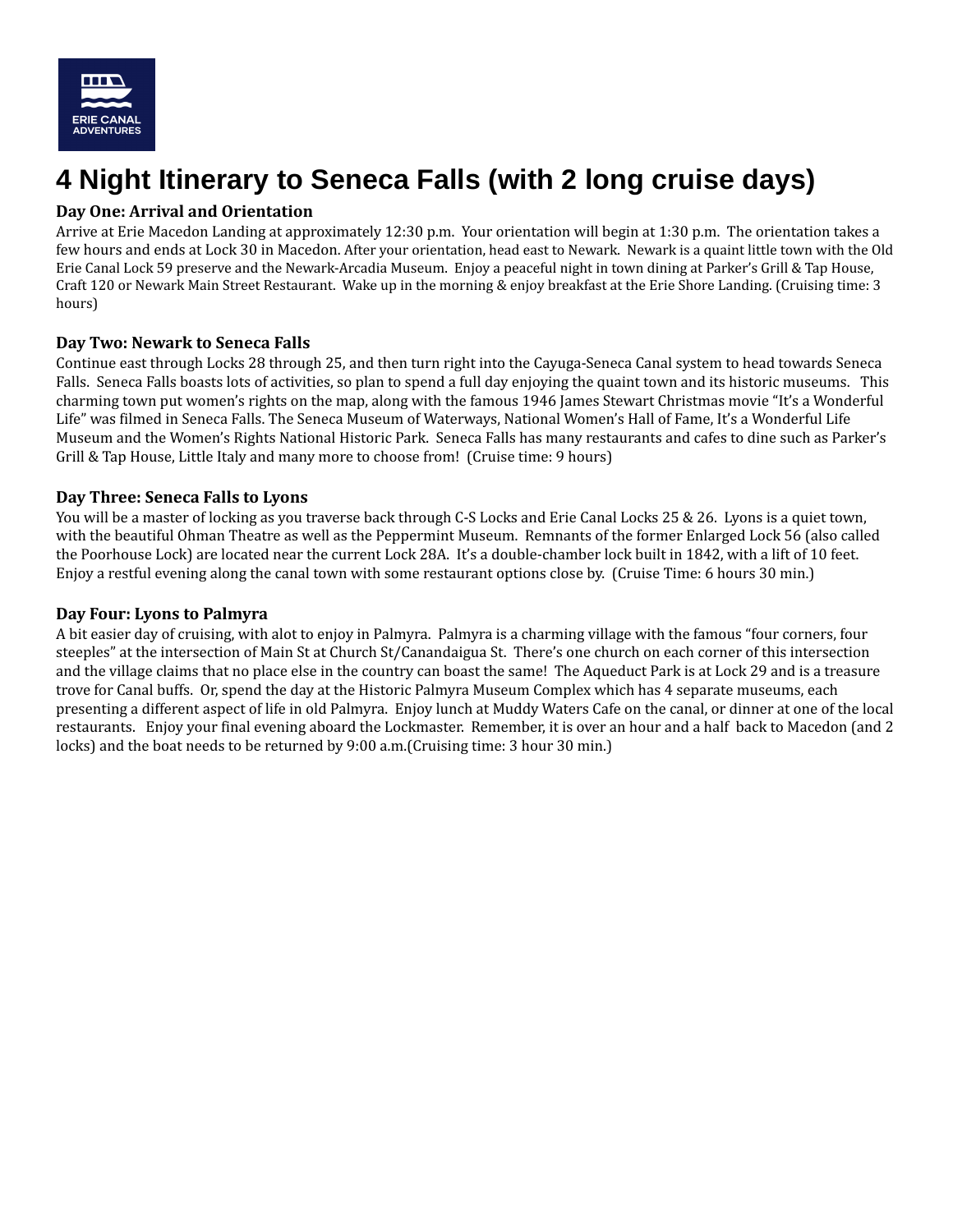

# **4 Night Itinerary Canal Town Attractions**

### **Day One: Arrival and Orientation**

Arrive at Erie Macedon Landing at approximately 12:30 p.m. Your orientation will begin at 1:30 p.m. The orientation takes a few hours and ends at Lock 30 in Macedon. After your orientation, head east to Newark. Newark is a quaint little town with the Old Erie Canal Lock 59 preserve and the Newark-Arcadia Museum. Enjoy a peaceful night in town dining at Parker's Grill & Tap House, Craft 120 or Newark Main Street Restaurant. Wake up in the morning & enjoy breakfast at the Erie Shore Landing. (Cruising time: 3 hours)

### **Day Two: Newark to Lyons**

Enjoy your day becoming a master of locking! You will be going through several locks as you approach Lyons. Lyons is a quiet town, with the beautiful Ohman Theatre as well as the Peppermint Museum. Remnants of the former Enlarged Lock 56 (also called the Poorhouse Lock) are located near the current Lock 28A. It's a double-chamber lock built in 1842, with a lift of 10 feet. Enjoy a restful evening along the canal town with some restaurant options close by. (Cruise Time: 2 hours 15 min.)

#### **Day Three: Lyons to Palmyra**

Head west to Palmyra. Palmyra is a charming village with the famous "four corners, four steeples" at the intersection of Main St at Church St/Canandaigua St. There's one church on each corner of this intersection and the village claims that no place else in the country can boast the same! The Aqueduct Park is at Lock 29 and is a treasure trove for Canal buffs. Or, spend the day at the Historic Palmyra Museum Complex which has 4 separate museums, each presenting a different aspect of life in old Palmyra. Enjoy lunch at Muddy Waters Cafe on the canal, or dinner at one of the local restaurants. (Cruise Time: 3 hours 30 min.)

#### **Day Four: Palmyra to Fairport**

For your last full day of cruising, enjoy the 2 locks (29 and 30) as you head towards Fairport . You will pass by our Marina, wave to us along your way! Fairport is a bustling canalside community with lots to do and see. In Fairport, have a look at the slanted lift bridge and enjoy a night out at one of the local restaurants or breweries. Enjoy your final evening aboard the Lockmaster. Remember, it is over an hour back to Macedon and the boat needs to be returned by 9:00 a.m. (Cruise time: 3 hours)